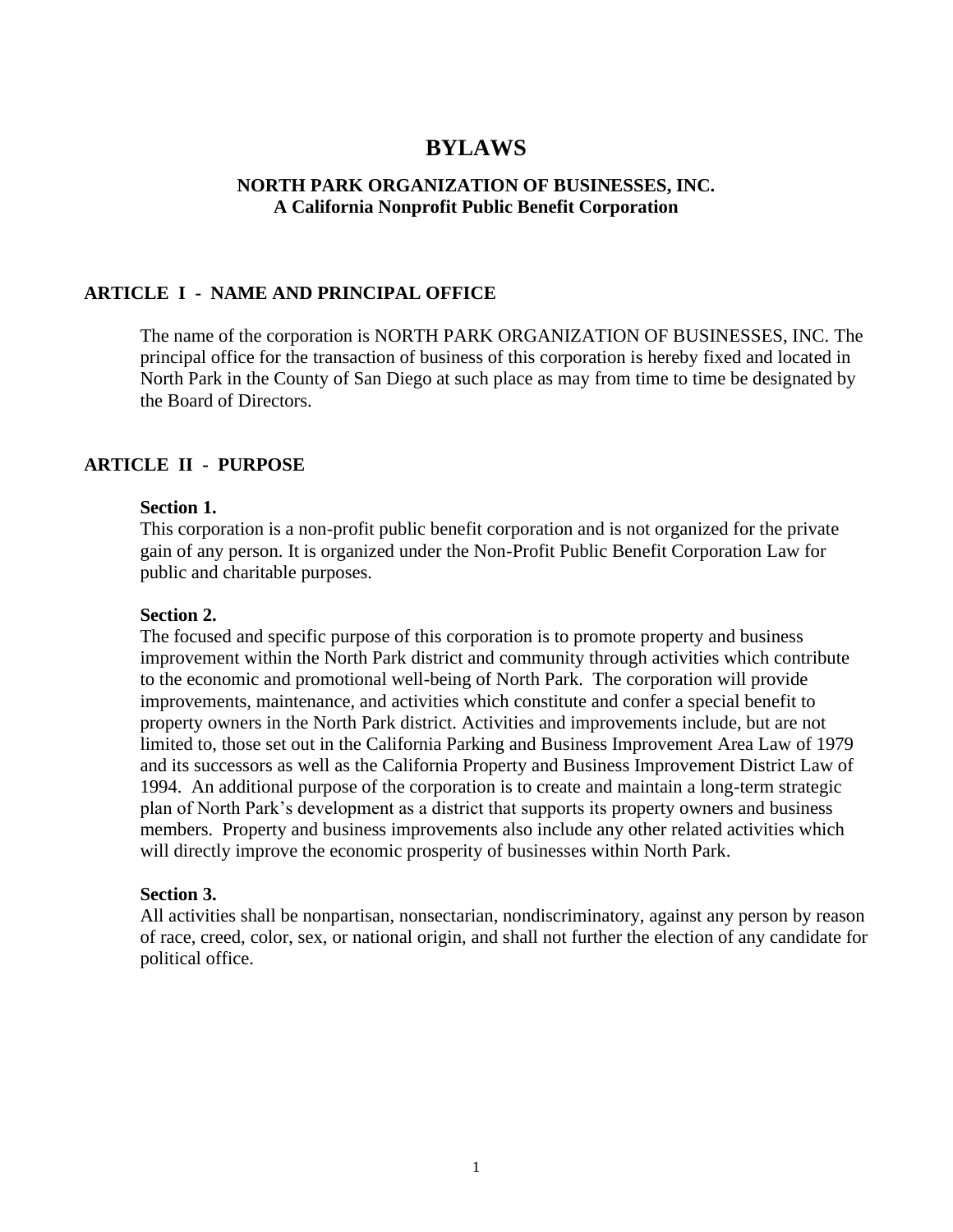## **ARTICLE III - MEMBERSHIP**

#### **Section 1. DEFINITIONS**

This Corporation shall have one class of members consisting of all current property owners within the North Park Property Based Assessment District as approved by ordinance by the San Diego City Council and business license holders within the North Park Business Improvement District ("BID") as approved by ordinance by the San Diego City Council.

This Corporation shall have no members as that term is defined in section 5056 of the California Nonprofit Corporation Law. Unless otherwise provided herein or in the California Nonprofit Public Benefit Corporation Law, any action which would otherwise require approval by a majority of all members shall require only approval of the Board of Directors. All rights which would otherwise vest in the members shall vest in the Board of Directors. Nothing in this article shall be construed as limiting the right of the Corporation to refer to persons associated with it, who participate in any activities of the Corporation, as "members" even though such persons are not members, as defined in section 5056 of the California Corporations Code. Such persons shall be deemed to be associated persons with respect to the Corporation as that term is defined in section 5332 of the California Nonprofit Public Benefit Corporation Law and no such reference shall constitute anyone a member of this Corporation.

### **Section 2. BID MEMBERSHIP**

The BID membership shall be those businesses paying business improvement district charges in full as established by the City of San Diego within the boundaries of the North Park Improvement District. Such charges shall be collected by the San Diego City Treasurer or, if not collected, made directly to the corporation.

#### *BID Boundaries:*

The San Diego City Council formed the North Park Business Improvement District under the Parking and Business Improvement Area Law of 1979. The area included in the BID includes the North Park Community area within the address range that follows:

| <b>STREET NAME</b> | <b>ADDRESS RANGE</b> |  |
|--------------------|----------------------|--|
|                    |                      |  |
| University Ave.    | $2004 - 3299$        |  |
| 30th St.           | $3300 - 4199$        |  |
| Utah St.           | $3800 - 3999$        |  |
| Granada St.        | $3800 - 3999$        |  |
| Kansas St.         | $3800 - 3999$        |  |
| $29th$ St.         | $3800 - 3999$        |  |
| Ray St.            | $3800 - 3999$        |  |
| Ohio St.           | $3800 - 3999$        |  |
| Grim St.           | $3800 - 3999$        |  |
| Illinois St.       | $3800 - 3999$        |  |
| 31st St.           | $3800 - 3999$        |  |
| <b>Iowa</b> St.    | $3800 - 3999$        |  |
|                    |                      |  |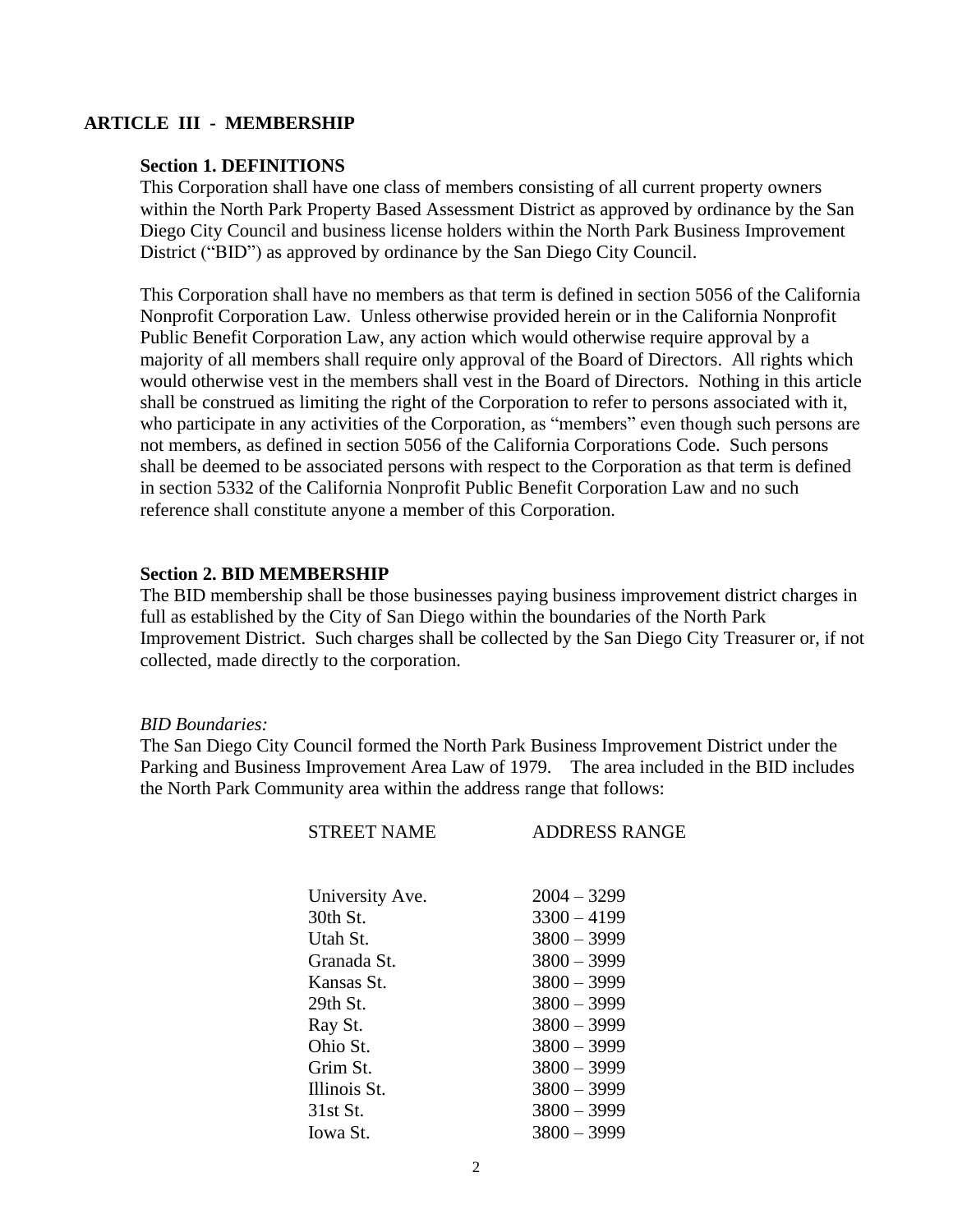| Herman St.         | $3800 - 3999$ |
|--------------------|---------------|
| 32nd St.           | $3800 - 3999$ |
| Bancroft St.       | $3800 - 3999$ |
| Boundary St.       | $3800 - 3999$ |
| <b>Upas Street</b> | $2900 - 3099$ |
| Dwight Street      | $2900 - 3099$ |
| North Park Way     | $2850 - 3299$ |
| Lincoln Ave.       | $2750 - 3299$ |
| Polk Avenue        | $2900 - 3099$ |
|                    |               |

*BID Assessment Methodology:* Annual BID assessment for each business shall be based on the number of full-time, or full-time equivalent employees on record. BID Assessment categories will be set as follows:

| <b>CATEGORY</b> |                                      | <b>ASSESSMENT</b> |
|-----------------|--------------------------------------|-------------------|
| A               | Businesses with 0 to 2 employees     | \$125             |
| B               | Businesses with 3 to 12 employees    | \$150             |
| C               | Businesses with 13 to 25 employees   | \$250             |
| D               | Businesses with 26 or more employees | \$500             |
|                 |                                      |                   |

Exempt businesses: Home-Based Businesses Salon Booth Rentals Hotels and Motels Apartment Buildings

BID assessments will be applied to BID businesses by number of employees on record with the City of San Diego. Such assessments are reviewed annually. All businesses or services having paid or who are obligated to pay the Parking and Business Improvement District charges assessed and collected by the City of San Diego shall be paid in full. Businesses not charged or collected by the City shall be required to pay equal amount in cash/services as directed by the Board of Directors.

## *BID Membership Conditional*

BID membership is conditional on both operation of a business within the BID district and payment of BID assessments as established by the San Diego City Council. BID membership is established by the City of San Diego.

*Associate BID Membership* Associate BID membership shall be open to those persons, including corporations or other associations, or their expressed representatives, making application for membership and interested in supporting the purpose of the North Park Organization of Businesses, Inc., by filing an application in such form as the Board of Directors shall prescribe. Application then will be referred to an Associate BID Membership Committee before approval by the Board of Directors. All associate BID members shall be required to pay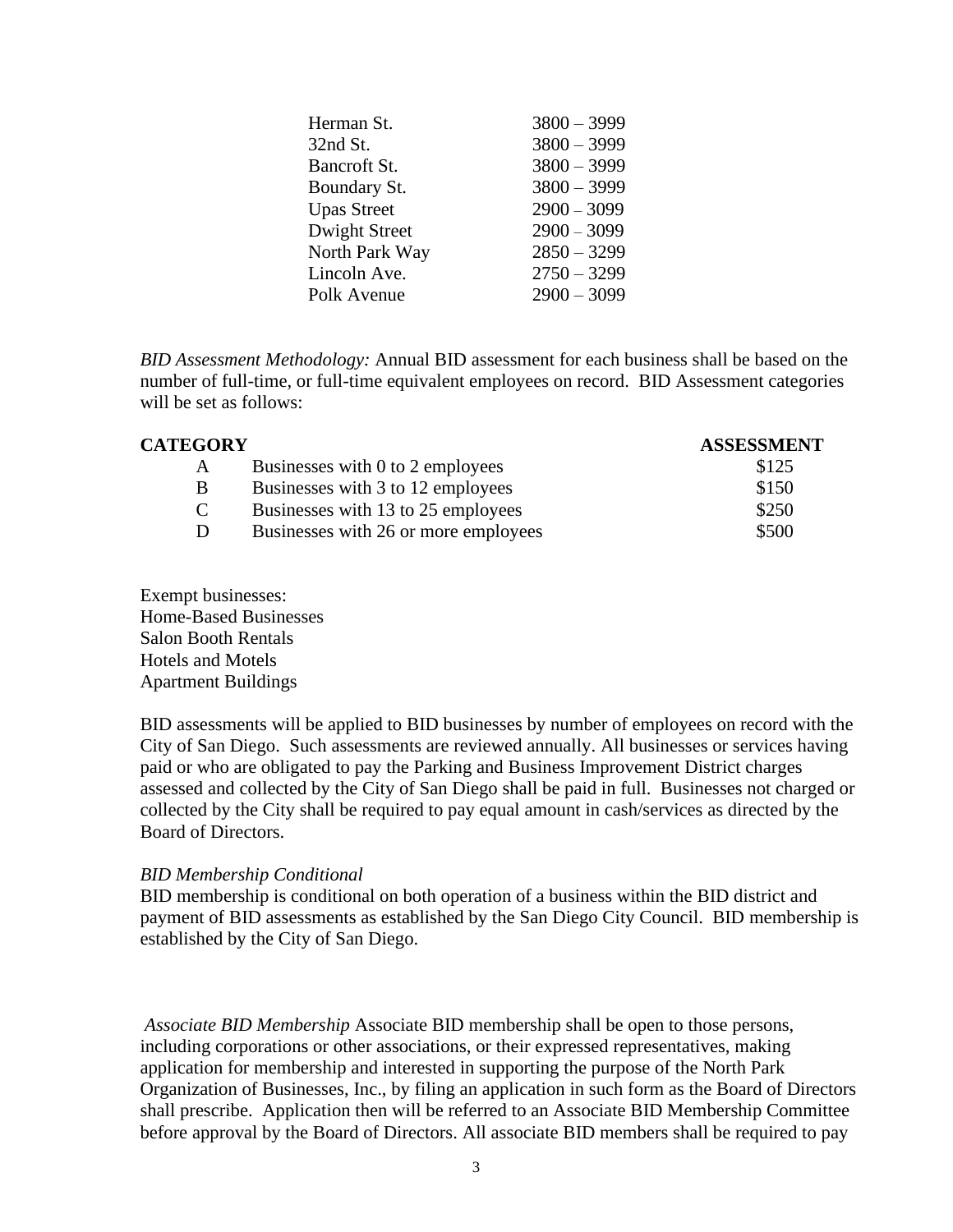fees as established by the Board of Directors. The Board of Directors may from time to time change or adjust these fees in accordance with these bylaws. Other than voluntary fees, or assessments established for associate BID members there shall be no dues.

- **A.** Any Associate Member may resign from membership in the North Park Organization of Businesses, Inc., upon giving written notice thereof to the Secretary of the Corporation. Members who resign from membership shall not be entitled to any refund of any dues therefore paid.
- **B.** North Park Main Street reserves the right to refuse associate memberships to any business or individual.
- **C.** Annual membership fees and donations are non-refundable.

### *Associate BID Membership Conditional.*

Associate BID membership is conditional on the rules established by the Board of Directors for organizational membership.

### **Section 3. Property Based Assessment District MEMBERSHIP**

The Property Based Assessment District membership shall be those property owners paying property and business improvement district charges in full as established by the City of San Diego within the boundaries of the North Park Property Based Assessment District.

#### *Property Based Assessment District Boundaries:*

The San Diego City Council formed the North Park Property and Business Improvement District under the California Property and Business Improvement District Law of 1994. The boundaries of the PBID include all parcels fronting 30th Street from Polk Avenue to Upas Street, along with all parcels fronting University Avenue from Arizona Street to 32nd Street. Blocks bound by University Avenue, Granada Avenue, North Park Way, and Herman Avenue are also included in the boundaries. The block bound by Lincoln Avenue, Ohio Street, University Avenue, and 30th Street is included along with the block bound by Lincoln Avenue, 32nd Street, University Avenue, and Iowa Street. A detailed description of the district boundaries is included in Section III of the North Park Property and Business Improvement District Management District Plan & Engineers Report.

## *PBID Assessment Methodology:*

Annual BID assessment for each business shall be based on the PBID assessment methodology. The annual cost to commercial parcels is \$0.08 per parcel square foot, plus \$0.11 per aboveground building square foot. The annual cost to private tax-exempt parcels is \$0.05 per parcel square foot, plus \$0.07 per above-ground building square foot. Building square footage that is below ground will not be assessed. Based on the benefit received, residential condominiums will be assessed a fixed rate of \$180.00 per condominium per year; commercial condominiums will be assessed the commercial parcel rate as further described in Section VI of the North Park Property and Business Improvement District Management District Plan & Engineers Report. Parcels that are used exclusively for single-family purposes with four units or fewer will not be assessed, these parcels have a use code of 07 through 13. Assessment rates may be subject to an increase of no more than five (5%) percent per year. A detailed description of the assessment is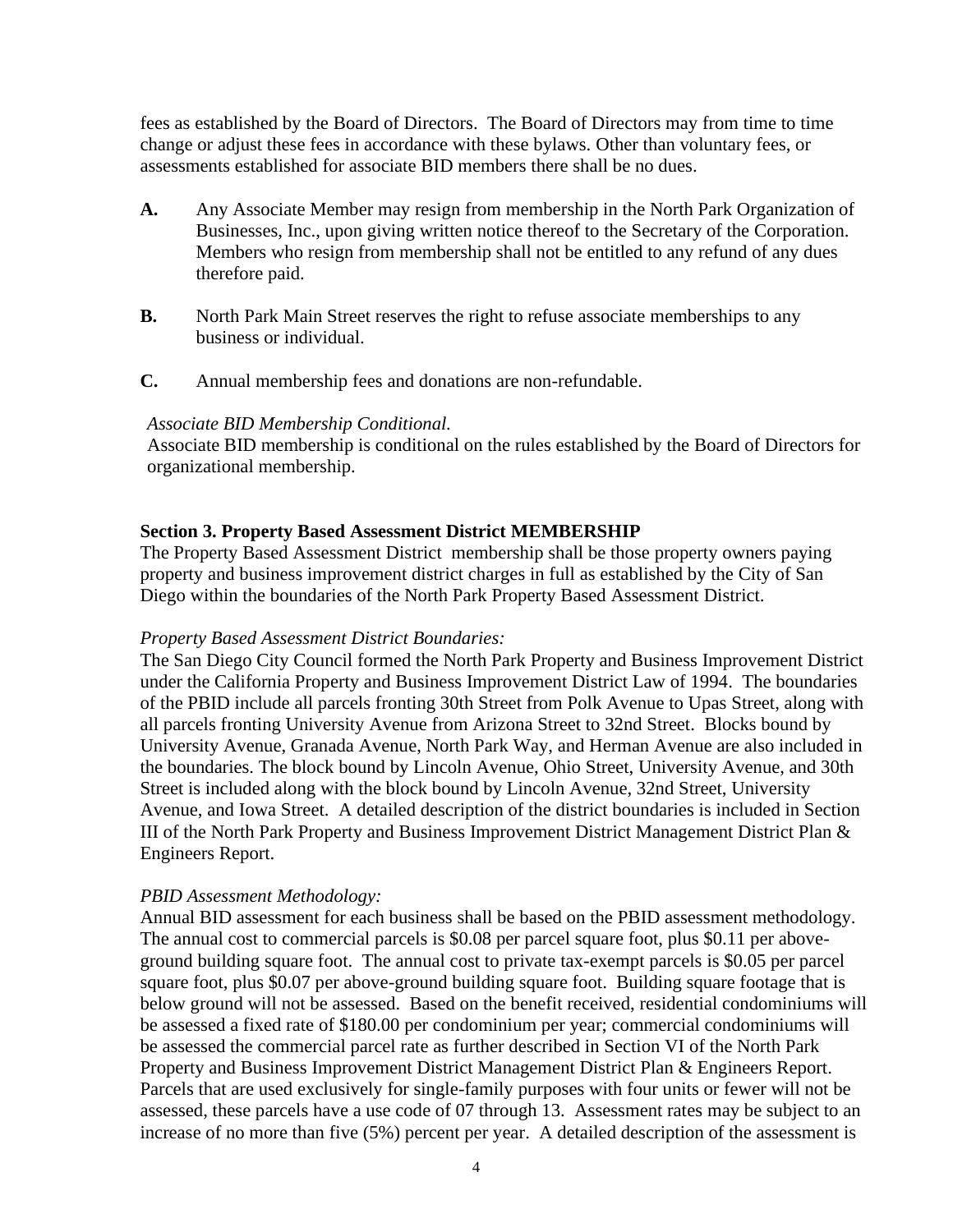included in Section VI of the North Park Property and Business Improvement District Management District Plan & Engineers Report.

# *Section 4. VOTING.*

# *A. Membership.*

All PBID and BID memberships in good standing shall have the right to vote on all matters requiring a vote of the members of the corporation under the law, or the Articles of Incorporation, or these bylaws. There shall be no cumulative voting. Members may not vote by written proxy. A majority of the members present in person shall be sufficient to decide the matter specifically noticed. Written balloting may be permitted in all matters under rules established by the Board of Directors.

# *B. Associate BID Membership*

All associate BID memberships in good standing shall have the right to vote.

## *C. Quorum.*

Five percent (5%) of the members authorized to vote shall constitute a quorum for the transaction of business.

# **Section 5. MEMBERSHIPS HELD IN MORE THAN ONE NAME.**

If a membership stands of record in the names of two or more persons, whether fiduciaries, members of a partnership, joint tenants, tenants in common, husband and wife as community property, tenants by the entirety, persons entitled to vote under a voting agreement or otherwise, or if two or more persons have the same fiduciary respecting the same membership, unless the secretary of the Corporation is given written notice to the contrary and is furnished with a copy of the instrument or order appointing them or creating the relationship wherein it is so provided, their acts with respect to voting shall have the following effect:

- (a) If only one votes, such act binds all; or
- (b) If more than one votes, the act of the majority so voting binds all.

# **Section 6. FURNISHING EVIDENCE OF MEMBERSHIP.**

A person shall not be entitled to exercise the rights of a Member until such person has advised the secretary in writing that he or she is qualified to be a Member under Section 1, 2 and 3 above, and, if requested by the secretary, has provided the secretary with evidence of such qualification in the form of valid tax certificate or certificate of payment of assessment. Exercise of membership rights shall be further subject to the rules regarding record dates for notice, voting and actions by written ballot and eligibility for voting set forth in these bylaws. BID membership is established by the City of San Diego and limited by its rules.

# **ARTICLE IV - MEETINGS OF THE MEMBERSHIP**

# **Section 1. ANNUAL MEMBERSHIP MEETINGS.**

Annual meetings of the members of this corporation shall be held in June of each year at San Diego, California, at a time and place as may be designated by the Board of Directors. A notice of such meeting shall be given at least sixty (60) days prior to such meeting. Results of annual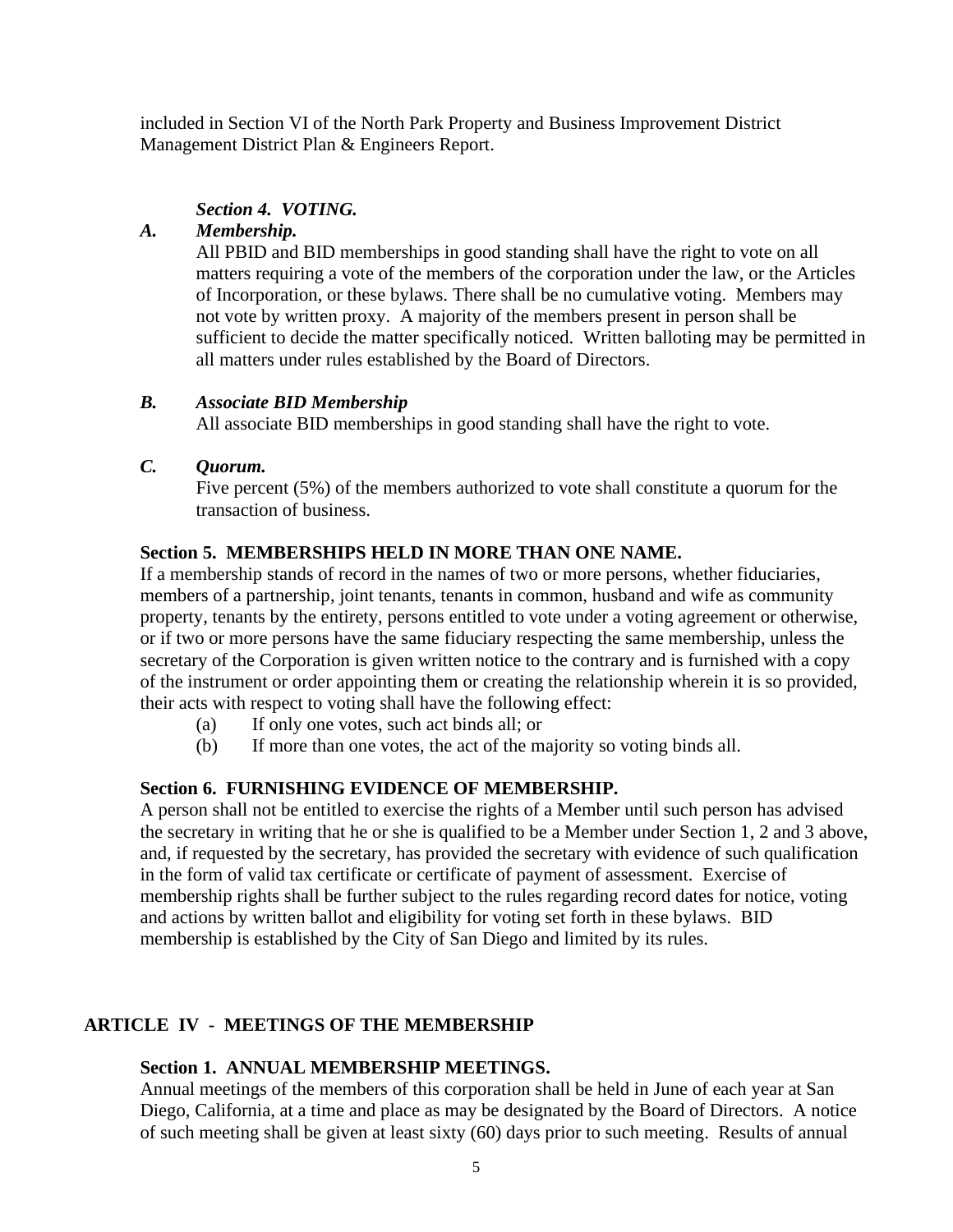election will be announced at this meeting each year. The Annual Meeting shall serve as the transitional meeting where newly elected directors are seated.

# **Section 3. SPECIAL MEETINGS.**

Special meetings of the corporation may be called at any time by the President or any three Directors. Special meetings of the corporation shall be called by the President or any three Directors upon written application of a majority of any members of the Board of Directors or of fifty (50) members of who are in good standing. **Verification that signatories are valid and are members in good standing will be determined within fifteen (15) days from constructive receipt of the written application.** A notice of such meeting must be given by the President or any three Directors no later than fifteen (15) days after verification of signatories. The object of such meetings shall be stated in the notice of such meeting and shall designate the time and place of such meeting. A majority of members in good standing, present in person, shall constitute a quorum. No business shall be transacted other than that stated in the notice of such meeting.

# **ARTICLE V - BOARD OF DIRECTORS**

# **Section 1. GOVERNMENT.**

The affairs of the corporation shall be conducted by the Board of Directors.

# **Section 2. NUMBER OF DIRECTORS.**

The Board of Directors shall consist of up to fifteen (14) but not less than nine (9) Directors (per board action dated September 15, 1995). . The criteria for the Board of Directors shall be as follows:

- Eight (8) Directors shall be representatives of property owners paying the North Park Property and Business Improvement District assessment;
- One (1) Director shall be a person who resides in the North Park Property and Business Improvement District but does not own any interest in or work for any business that is subject to the parcel assessment;
- Five (5) Directors shall be representatives of business owners paying the North Park Business Improvement District assessment;
- One (1) Director shall be a representative of and Associate BID member.

# **Section 3. QUORUM.**

The majority (51%) of the Directors on the Board of Directors in office at any time shall constitute a quorum for the transaction of business.

# **Section 4. BOARD OF DIRECTORS REGULAR MEETINGS.**

A monthly meeting of the Board of Directors shall be held at a time to be determined by the Board of Directors. These monthly meetings shall be open to General and Associate BID memberships. Closed executive sessions may be held to consider matters regarding personnel or litigation.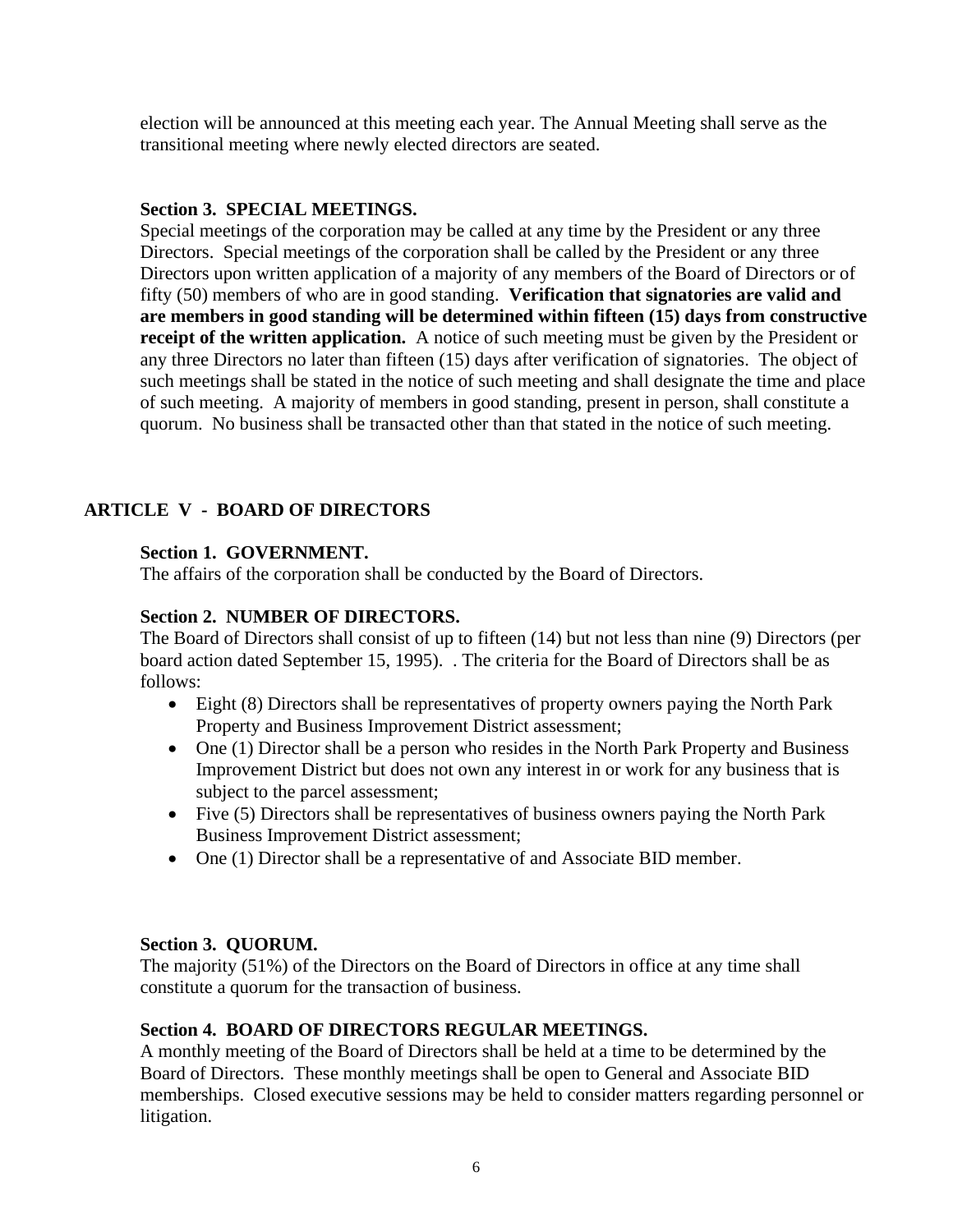Notice of regular meetings shall be posted not less than seventy-two hours in advance of the meeting in a publicly-accessible location in accordance with the Ralph M. Brown Act. The notice shall include the date, time, and location of the meeting, and the general nature of the items to be discussed. Action may only be taken on noticed agenda items.

# **Section 5. ELECTION AND TERM OF OFFICE.**

Membership annually elect the Board of Directors of this organization. BID members and Associate BID members shall participate in the election process for the five (5) BID and one (1) Special Director. Property Based Assessment District members shall participate in the election process for the eight (8) Property Based Assessment District Members and one (1) Special Director resident (with no business ownership interest) Directors.

A term of office shall run from election to two (2) years thereafter. Any General and Associate Member in good standing, who met the criteria described in Article 5, Section 4, attend one (1) meeting, as of the preceding June  $30<sup>th</sup>$  is an eligible candidate for election. Elections will be held every two years, alternating between BID and Property Based Assessment District memberships.

The following timeline will be used for elections:

- $\bullet$  2<sup>nd</sup> Thursday of February BOD Meeting Nomination Committee Formed
- After February Board Meeting Applications Sent Out
- Last Day of February by 5:00 pm Applications Due
- March Meeting of Nominating Committee / Executive Committee Application Reviewed and Validated, Provisional Slate Set (Nominating Committee may recommend a slate of candidates to be mailed to the Board of Directors and made public).
- 2nd Thursday of March BOD Meeting Slate Announced
- 2nd Thursday of March BOD Meeting In Person Nominations (Additional nominations may be made from the floor provided that the nominee so named is a Member or Associate Member in good standing as of the preceding June 30th and has submitted in writing a statement indicating their interest in serving).
- 2nd Thursday of March BOD Meeting Slate Confirmed (The Board of Directors will accept the slate of Candidates, close nominations, and order the preparation of a written ballot. The Board of Directors may appoint an inspector of elections and provide for his/her compensation, if any).
- No Later than 2 weeks after March Board Meeting Ballots Mailed
- April 15 by 5:00 pm (hand Delivered or Postmarked) Voting Deadline
- April 15th through May 1st Votes Counted and Election Certified
- May Board Meeting Results and New Board Seated

Those eligible to vote may cast as many votes by written ballot as there are vacancies to be filled; provided however, no one may cast more than one (1) vote for any one candidate. At the annual meeting, the Board of Directors will consider the elections results and confirm the newly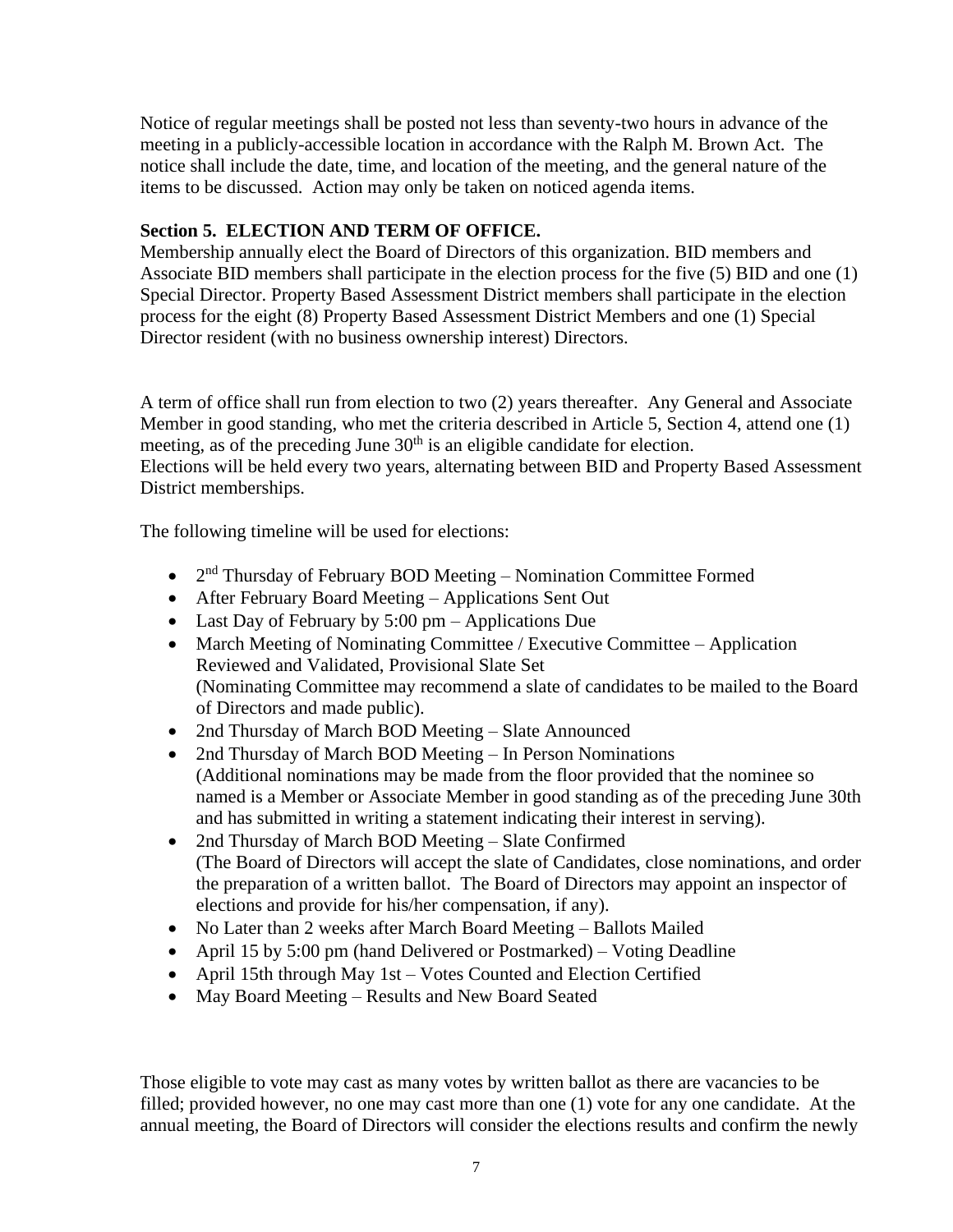elected Board of Directors. If all vacancies should not be filled, then successive voting for the remaining vacancies will be held.

# **Section 6. POWERS OF THE BOARD OF DIRECTORS.**

Subject to the powers of the members as provided by law or as herein set forth, all corporate powers of the corporation shall be exercised by or under the authority of and the business and affairs of the corporation shall be controlled by the Board of Directors. Without limiting the generality of the foregoing, the Board of Directors shall have the following powers:

- **A.** To select, employ, compensate and remove all the other Directors, the Executive Director, officers, agents, employees of the Corporation; to prescribe such powers and duties for them as may not be inconsistent with law, with the Articles of Incorporation or these Bylaws, and fix their compensation. A two-thirds majority is required to remove any Director or the Executive Director.
- **B.** To conduct, oversee, manage and control the affairs and business of the corporation, and to make such policies, procedures, rules and regulations thereafter not inconsistent with law, with the Articles of Incorporation or these Bylaws, as they may deem best.
- **C.** To change the principal office for the transaction of the business of the corporation from one location to another within North Park; to adopt, make and use a corporate seal and to alter the form thereof from time to time as in their judgement they may deem best, provided such seal at all times complies with the provisions of the law.
- **D.** To adopt, make and use a logo or trademark and to alter the form thereof from time to time as in their judgment they may deem best.
- **E.** To borrow money and incur indebtedness for the purpose of the corporation, and to cause to be executed and delivered therefore, in the corporate name, promissory notes, bonds, debentures, deeds of trust, mortgages, pledges, hypothecation, or evidences of debt and securities therefore. Subject to the approval of the membership at a regular or noticed meeting.
- **F.** To appoint other committees as the Board of Directors may deem necessary and proper, consisting of such persons, or having such power an authority as shall be specified by the Board of Directors. All Members of the Board of Directors shall actively serve on at least one standing committee during their term.
- **G.** To amend these Bylaws and Articles of Incorporation as provided in Article IX.
- **H.** The Executive Committee shall be composed of the President, Vice President, Secretary, Treasurer, and shall act for and on behalf of the Board when the Board is not in session, but shall be accountable to the Board for its action.

# **Section 7. OPERATING PROCEDURES.**

The conduct not specifically stated herein, of the Board of Directors, the officers and members shall be prescribed by the Staff and Board Operations Manual Statement of Operating Procedures adopted by the Board of Directors from time to time.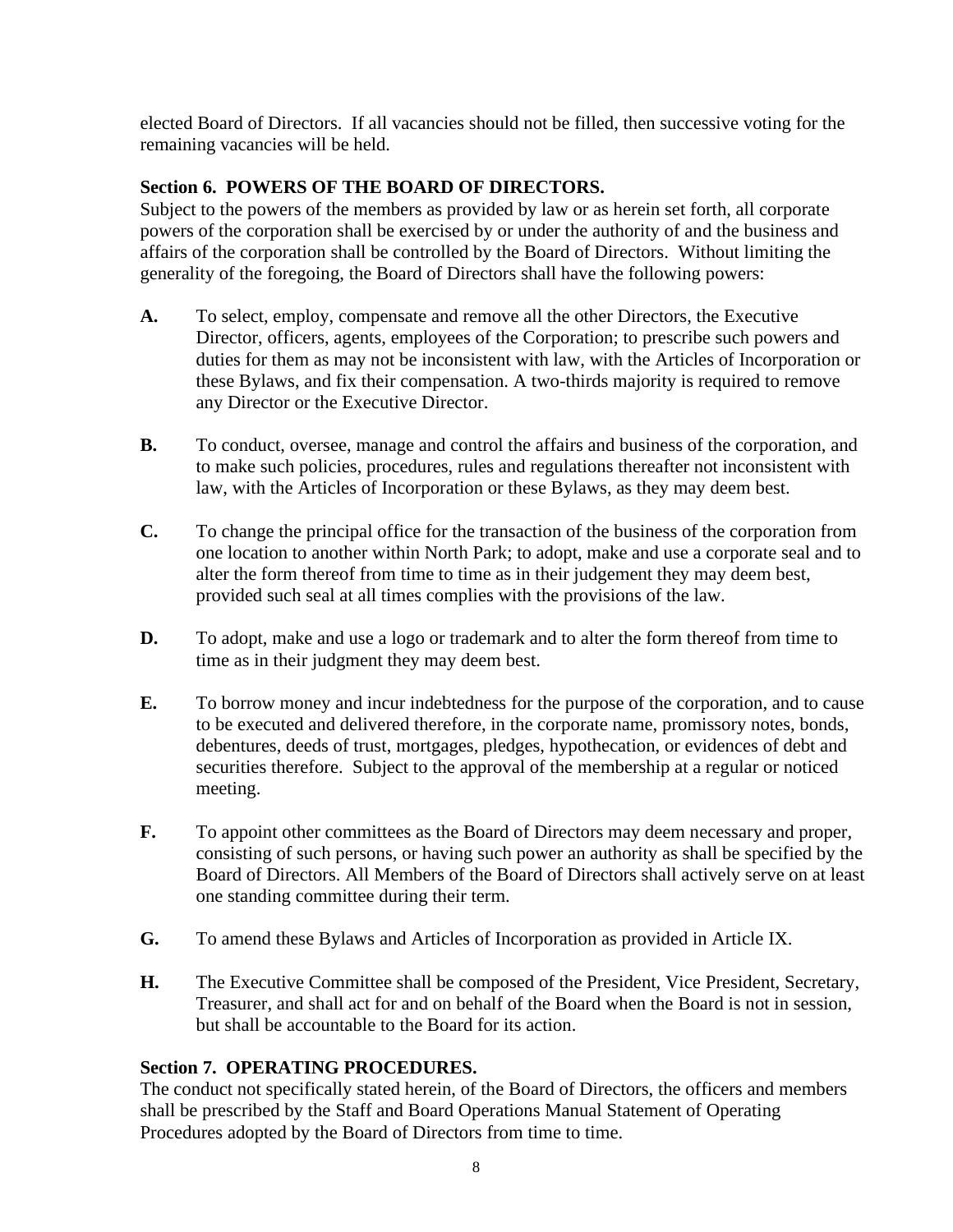## **Section 8. VACANCIES.**

Any vacancy or vacancies in the Board of Directors resulting from death, incapacity, resignation, removal, or otherwise, shall be filled by the remaining members of the Board of Directors then in office. It is up to the discretion of the Board of Directors to choose to fill a vacancy prior to the annual election. However, if a vacancy will reduce the number of Directors on the Board to fewer than the required number of Directors on the Board as specified by these Bylaws in Article VI, Section ii., the Board of Directors shall fill the vacancy as follows. The term of the new member will expire when the term of the vacated member was to have expired. A Nominating Committee of at least three (3) Board Members shall be appointed by the President. At the next regular Board of Directors meeting, this Nominating Committee shall recommend a slate of candidates to the Board for each vacant position. All candidates must be qualified Members and/or Associate Members for at least 90 days prior to this election. Additional nominations may be made from the floor providing the nominee is a qualified Member or Associate Member 90 days prior to this election and has indicated his/her interest in serving. Election for each vacant position will be held at the same meeting.

## **Section 9. PLACE OF MEETING.**

Meetings of the Board of Directors shall be held at any place within the North Park area which has been designated from time to time by resolution of the Board of Directors or by written consent of all members of the Board. In absence of such designation, meeting shall be held at the principal office of the corporation.

## **Section 10. ORGANIZATION MEETING.**

At the regular meeting prior to the Annual Meeting of members, the Board of Directors shall set aside time for the purpose of officer elections and organizational transitioning. All meetings other than regular meetings shall be duly noticed.

#### **Section 11. SPECIAL MEETINGS.**

Special meetings of the Board of Directors for any purpose or purposes may be called at any time by the President or any three (3) members of the Board of Directors. Special meetings of the Board of Directors may be held at any designated place within the North Park Business Improvement area or at the principal office.

Written notice of the time and place of special meetings shall be delivered personally to each member of the Board of Directors or sent to each Director by mail or by other form of written communication, charges prepaid, addressed to them at their address as it is shown upon the records of the corporation, or, if it is not so shown on such records or is not readily ascertainable, at the place in which the meetings of the Board of Directors are regularly held. Such notice should be mailed at least seventy-two (72) hours prior to the time of the holding of the meeting. In lieu of written notice of meetings referred to, the Secretary or other officer may telephone each member of the Board of Directors at least seventy-two (72) hour prior to the time of holding said meeting. Notice of special meetings shall also be posted in a publicly-accessible location at least twenty-four hours prior to the meeting. The notice shall include the items to be discussed; action may only be taken on those noticed items.

The transactions of any special meeting of the Board of Directors, however called and noticed and wherever held, shall be as valid as though done at a meeting duly held after regular call and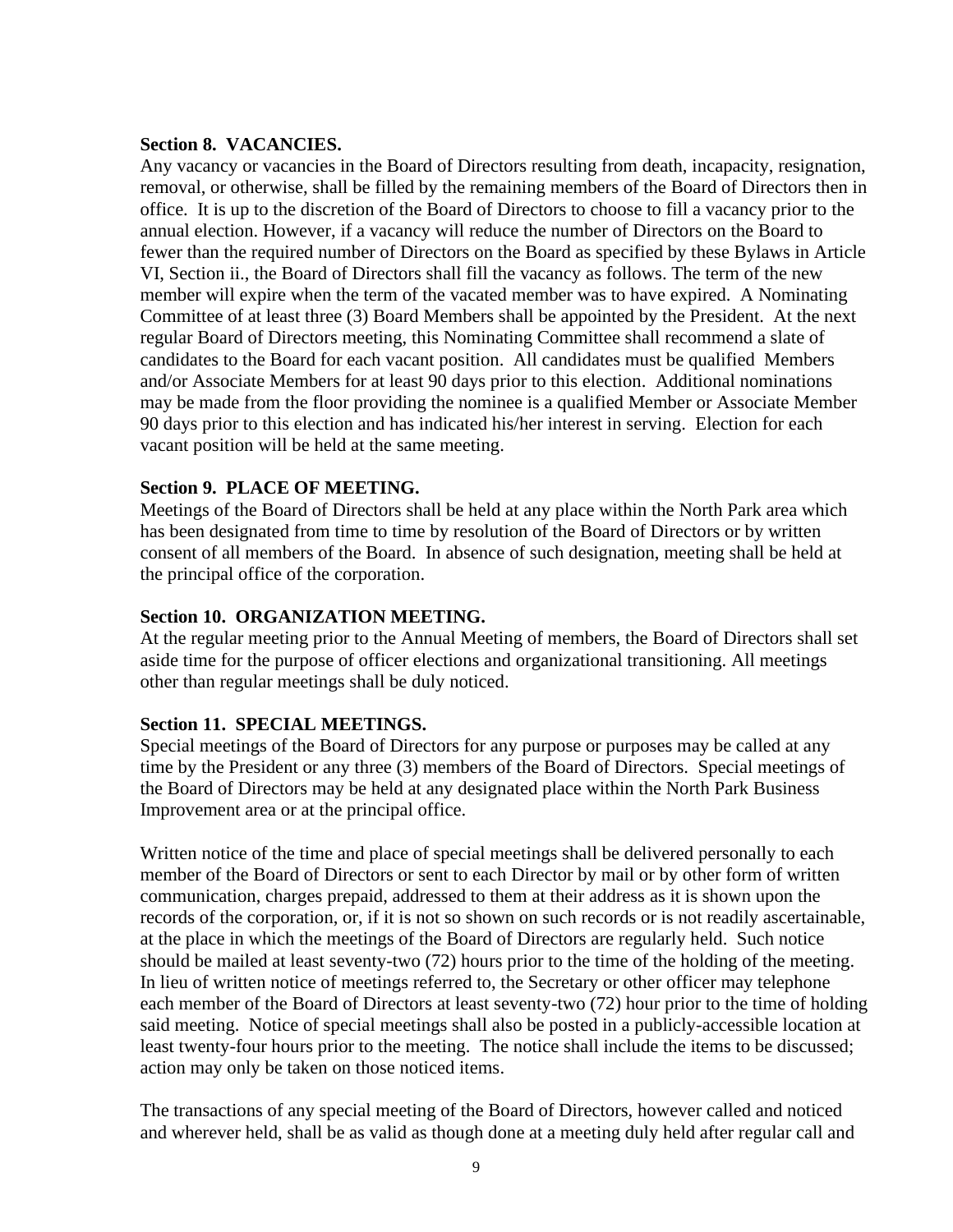notice, if a quorum be present and if either before or after the meeting each member of the Board of Directors not present signs a written waiver of notice or consent to holding such a meeting or an approval of Minutes thereof. All such waivers, consents or approvals shall be filed with the corporate records or made a part of the Minutes of the meeting.

**Section 12. ADJOURNMENT.** In the absence of a quorum at any meeting of the Board of Directors, a majority of the Directors present may adjourn the meeting from time to time until the time fixed for the next meting of the Board of Directors. Notice of the time and place of holding an adjourned meeting need not be given to absent Directors if the time and place is fixed at the meeting adjourned.

# **Section 13. COMPENSATION.**

The Board of Directors shall receive no compensation for their services as such. If a Director, or their affiliated business wishes to provide services to the North Park Organization of Businesses, Inc. all services shall be provided at a fair and reasonable cost and must meet the needs of the organization. In addition, all contracts meeting this criteria for services greater than one thousand dollars (\$1,000.00) shall be put out for bid, with a minimum of bids from three (3) service providers. The contract will be awarded to the business receiving a majority vote; giving preference to businesses located in North Park whenever reasonably possible. The Director associated with the business must abstain from the vote.

# **Section 14. VOTE OF BOARD OF DIRECTORS.**

Each Director may cast one vote on any question or proposition to be voted on at a meeting. Votes may not be cast by proxy..

# **Section 15. POLICIES AND PROCEDURES.**

The Board of Directors shall have power to make such reasonable policies, procedures, rules and regulations not inconsistent with these Bylaws or Council Policy 100-3 of the City of San Diego as it deems necessary for the conduct of its business.

# **Section 16. PUBLIC MEETINGS.**

All meetings shall be public except those devoted to litigation or personnel.

# **Section 17. ABSENCE.**

Any Director or officer absent and unexcused from three (3) consecutive regularly scheduled Board of Directors' meetings or general membership meetings of which they are expected to attend; or any Director of Officer absent, from four (4) regularly- scheduled Board of Directors' meetings or general membership meetings per *one year period based on the month the individual was elected (refer to Article VI Section 5 for Election & Term of Office details),* of which they are expected to attend as prescribed by these Bylaws, shall be automatically suspended and removed from office and that office considered vacant.

Written notification of suspension will be signed by an officer of the Board of Directors and delivered to any Director who is in violation of the attendance policy as prescribed by these Bylaws. Appeals may be made at the meeting immediately following the suspension and the individual may be reinstated by a simple majority vote of the Board of Directors. If the appeal is not granted, the individual shall be removed from the Board but may run for office in an annual election of the Board of Directors.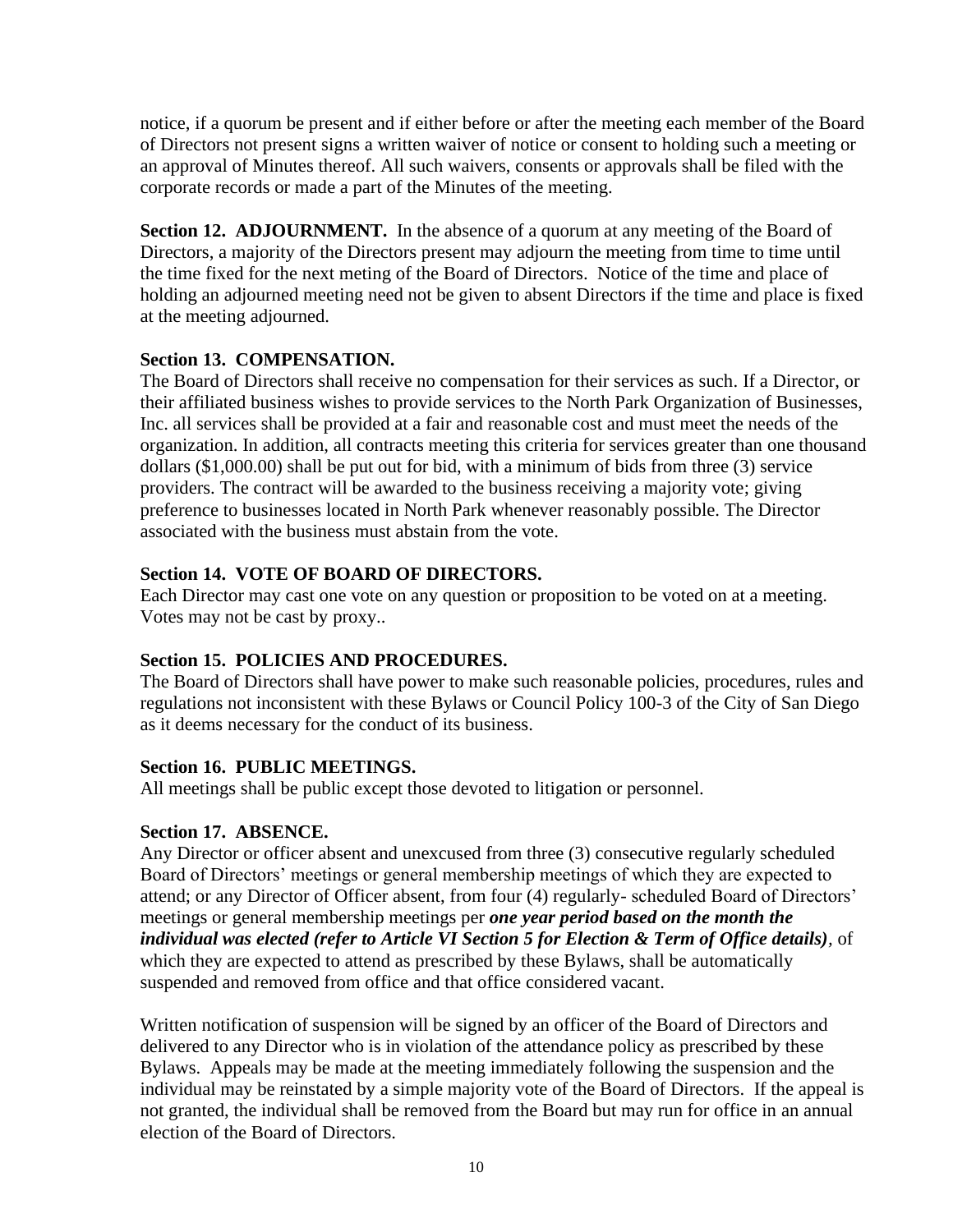## **Section 18. COMMITTEES.**

Each Director shall serve as a voting member of at least one committee. Each committee's member Directors are responsible for nominating and electing additional voting members to serve on committees. Any Director absent from three (3) regularly-scheduled committee meetings per *one year period based on the month the individual was elected (refer to Article VI Section 5 for Election & Term of Office details),* of which they are expected to attend as prescribed by these bylaws, shall be suspended from the committee and will no longer have committee voting rights. Committees membership can be open to Directors, BID members, Property Based Assessment District members, agents, employees and or the general public, as determined by the Board of Directors.

## *Nominating Committee*

Each year the Board may appoint a Nominating Committee of at least three (3) Directors. The committee will be charged to call for individuals to submit names of Membership and/or Associate Membership, requesting consideration for election as members of the Board of Directors of this corporation. The Nominating Committee will consider these applications and from them, will recommend a slate of candidates to be mailed to the Board of Directors and made public in October of each year.

# **ARTICLE VI - OFFICERS**

## **Section 1. OFFICERS.**

The officers of this corporation shall be a President, Vice President, Secretary, and Treasurer, and other such officers as the Board of Directors may appoint. Candidates for officers must be Directors in good standing.

## **Section 2. ELECTION.**

The Board of Directors shall elect all officers of the corporation for terms of two (2) year, or until their successors are elected and qualified.

## **Section 3. VACANCIES.**

A vacancy in any office because of death, resignation, removal, disqualification or otherwise, shall be filled by the Board of Directors.

## **Section 4. PRESIDENT.**

Subject to the control of the Board of Directors, the President shall have general supervision, direction and control of the business and affairs of the corporation. The President shall preside at all meetings of the membership and the Board of Directors, and shall have other powers and duties as be prescribed from time to time by the Board of Directors. The President shall, each year, submit to the general membership an annual report on past year accomplishments and next year objectives. The annual report is created by the Executive Director and staff and is available online to the membership and public.

## **Section 5. VICE PRESIDENT.**

In the absence or disability of the President, the Vice President shall perform all duties of the President, and in so acting shall have all the powers of the President. The Vice President shall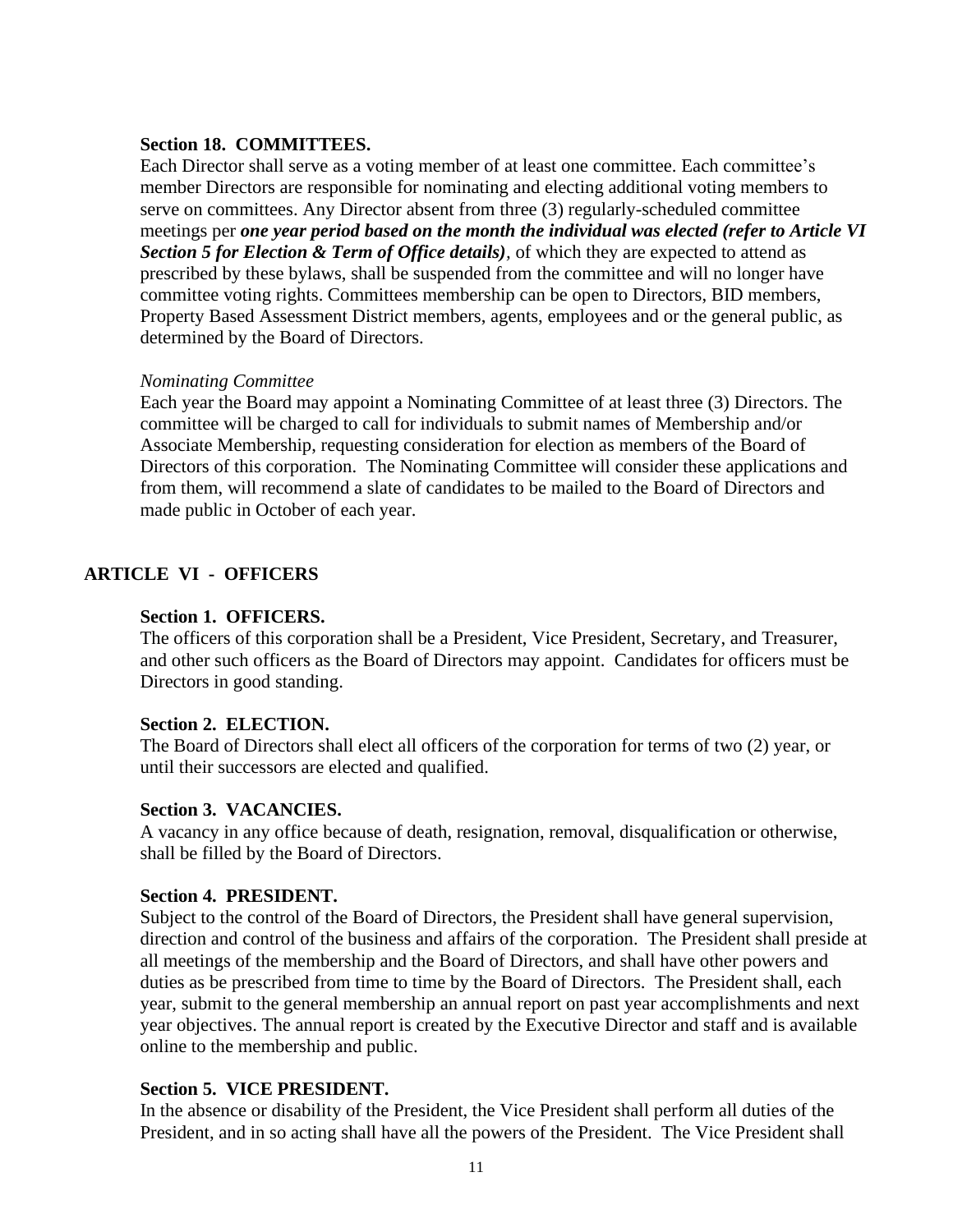have such other powers and perform such other duties as may be prescribed from time to time by the Board of Directors.

## **Section 6. SECRETARY.**

The Secretary shall oversee and ensure keep a full and complete record of the proceedings of the Board of Directors, and of the Members, may keep the seal of the corporation and affix the same to such papers and instruments as may be required in the regular course of business, shall make service of such notices as may be necessary or proper, and shall oversee and ensure the keeping in the principal office of the corporation of the Minute Books of the corporation, which shall include a copy of these Bylaws. The Secretary shall oversee and ensure a record of attendance, notify the Board of Directors when vacancies occur and how they were filled.

# **Section 7. TREASURER.**

The Treasurer shall be responsible for general oversight of the financial affairs of the corporation, and to ensure regular financial reports to the Board of Directors and the regular members, and shall perform such other duties as may be prescribed by the Board of Directors. The Treasurer will be responsible to ensure the filing of all financial reports which shall include, but not be limited to, all state and federal tax returns.

# **ARTICLE VII - MISCELLANEOUS**

# **Section 1. CONTROL OF FUNDS.**

Funds of the corporation shall be paid out only on the checks of the corporation and signed by any two (2) such persons as elected by the Board of Directors to be President, Vice President, Secretary, or Treasurer. Additional members of the Board of Directors may be designated by the Board of Directors as authorized to sign checks on behalf of the corporation. All checks must be signed by at least one (1) of the following: President, Vice President, Secretary, or Treasurer.

# **Section 2. MEMBERS TO HAVE NO PERSONAL, PROPRIETARY, OR BENEFICIAL INTEREST IN THE PROPERTY OF THE CORPORATION.**

No member shall have any personal, proprietary, or beneficial interest in the property of the corporation, either during its corporate existence or after the termination thereof by dissolution or otherwise; all its property and assets remaining after paying or adequately providing for the debts and obligations of the corporation shall be conveyed, transferred, and assigned to the City of San Diego with the request that the excess funds be devoted to the improvement of the property and business community of North Park.

# **Section 3. PAYMENTS TO OFFICERS OR BOARD OF DIRECTORS.**

No fees, salaries, compensation, or other sums shall be paid, directly or indirectly to any officer or Director of the corporation except for reimbursement for legitimate expenses authorized by the Board of Directors, or as defined in Article IV, Section 13.

# **Section 4. REPRESENTATIVES.**

No person shall represent this organization or its official position on any matter unless duly authorized by the President, or the Board of Directors as prescribed by these Bylaws or established by rules of this organization.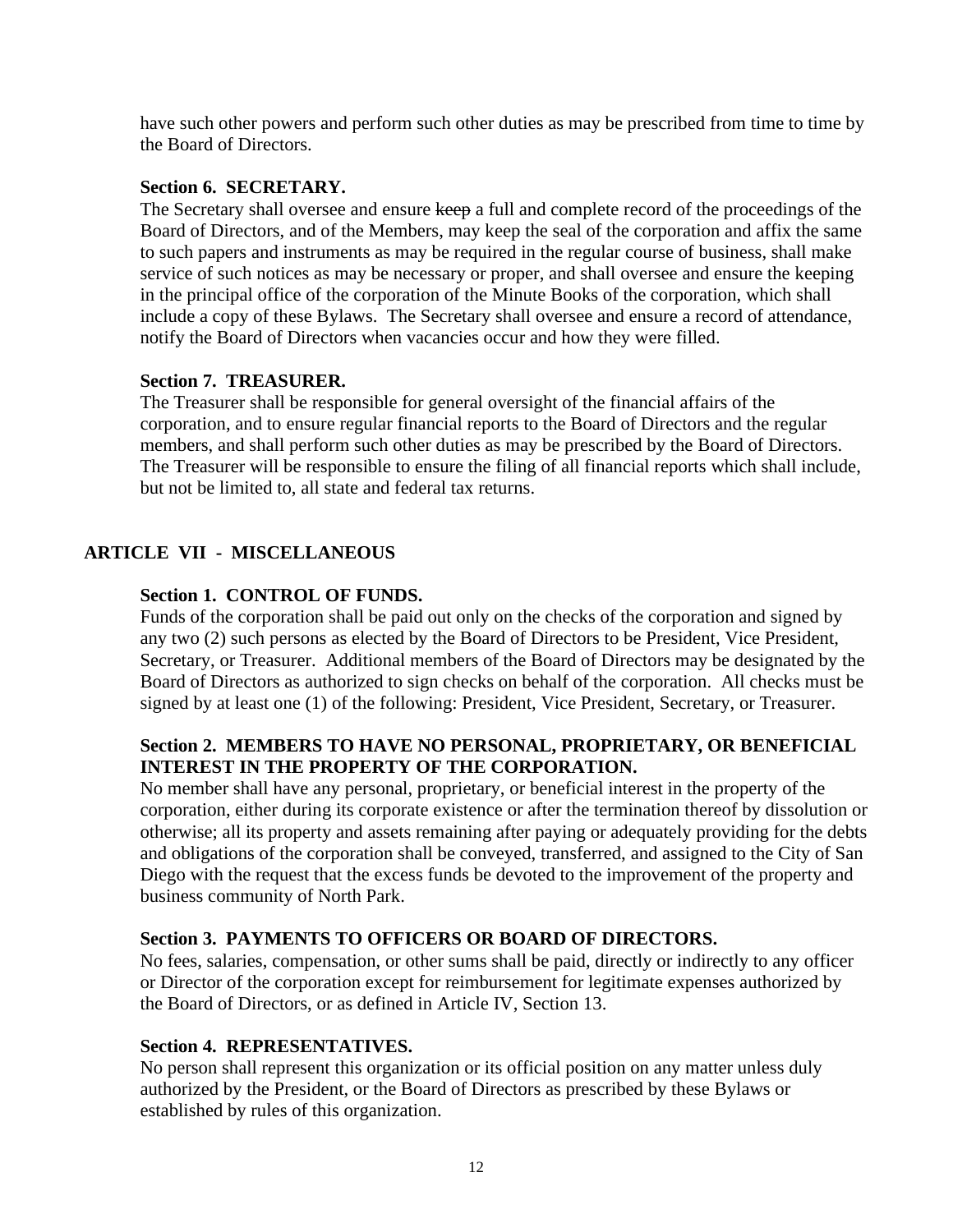# **ARTICLE VIII - AMENDMENTS**

## **Section 1. AMENDMENTS BY MEMBERSHIP.**

These Bylaws may be repealed or amended or new Bylaws adopted by a majority vote of the membership, at any annual meeting or special meeting where the Notice of Intent has been given at least ten (10) days prior.

## **Section 2. AMENDMENTS BY BOARD OF DIRECTORS.**

These Bylaws or the Articles of Incorporation may be amended by a super majority of eighty percent (80%) of the Board of Directors if notice of the proposed amendment was included in the call for such meeting.

## **Section 3. CHANGES IN LAW OR CITY OF SAN DIEGO ORDINANCE.**

These Bylaws and the Articles of Incorporation may be amended at any time by a majority vote of the Board of Directors when amendment is necessitated by action(s) of the San Diego City Council or changes in governing law.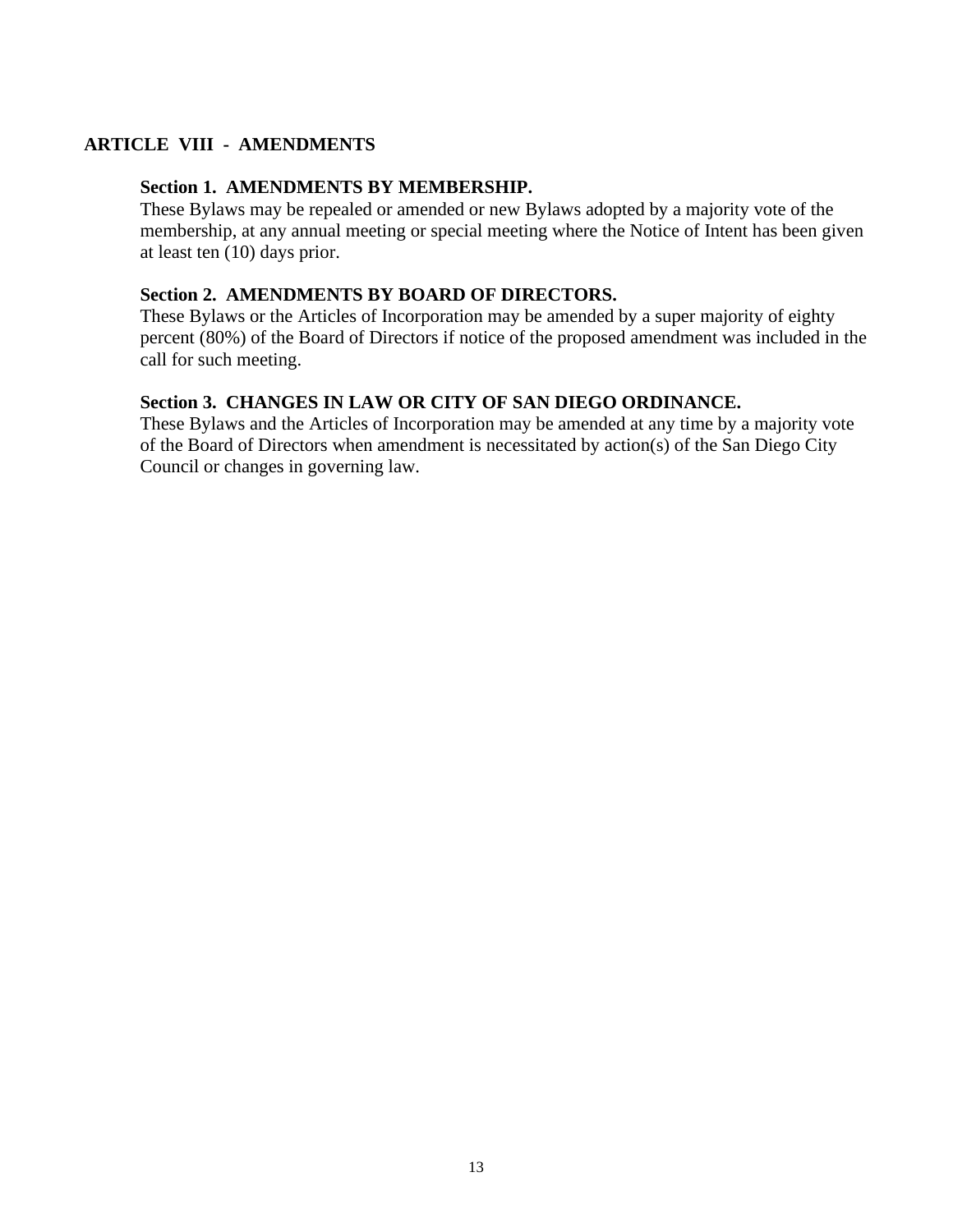#### **CERTIFICATE OF SECRETARY**

I,  $\frac{Han Than}{Han}$ , certify that I am the presently-elected and acting Secretary of North Park Organization of Businesses, Inc., a California Non-Profit Corporation, and the above By-Laws, consisting of Twelve (12) pages non-inclusive, are the Bylaws of this corporation as adopted at a meeting of the Board of Directors held on April 22, 1991, and as amended by the Board of Directors on January 10, 1993; September 15, 1995; January 14, 1998; April 8, 1998, February 10, 1999; May 12, 1999; October 13, 1999, February 9, 2000, May 17, 2000, September 13, 2000, August 14, 2002, March 9, 2005, November 8, 2006, February 14, 2007, July 8, 2009, November 10, 2011, August 8, 2012, February 13, 2013, August 14, 2013, February 11, 2015, July 14, 2016, November 14, 2018, November 19, 2019, and April 14, 2022.

Date At: April 14, 2022

**Executed At:** 

North Park, San Diego, California

#### **EXHIBIT A: DESCRIPTION AND MAP OF NORTH PARK BUSINESS DISTRICT EXHIBIT B: DESCRIPTION AND MAP OF NORTH PARK PROPERTY AND BUSINESS DISTRICT EXHIBIT C: ARTICLES OF INCORPORATION**